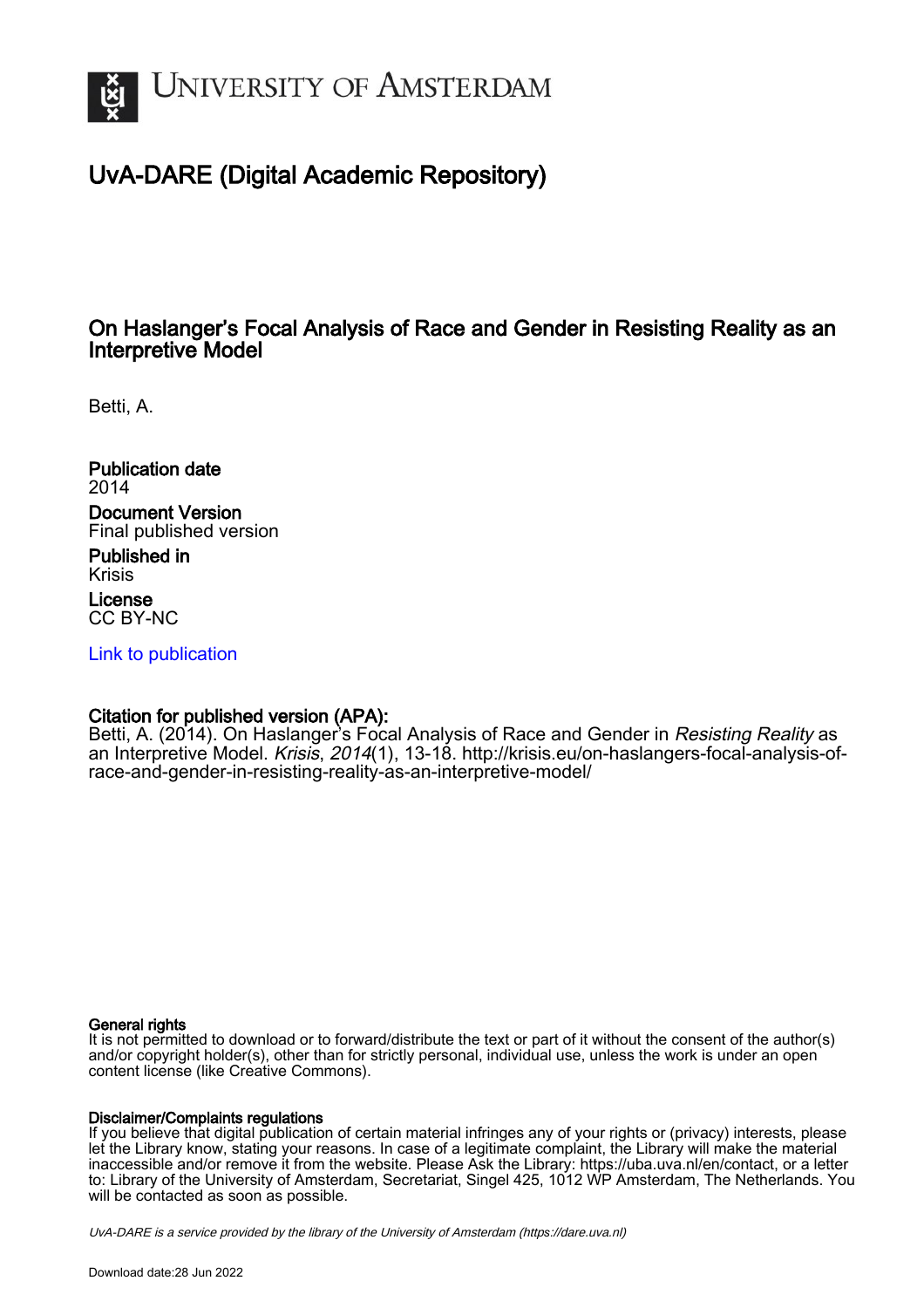Journal for contemporary philosophy

#### ARIANNA BETTI

#### ON HASLANGER'S FOCAL ANALYSIS OF RACE AND GENDER IN RESISTING REALITY AS AN INTERPRETIVE MODEL

Krisis 2014, Issue 1 [www.krisis.eu](http://www.krisis.eu/)

In Resisting Reality (Haslanger 2012), and more specifically in Chapter 7, a focal analysis of race and gender as social classes is proposed. A focal analysis is an account of:

'a variety of phenomena in terms of their relations to one that is theorized, for the purposes at hand, as the focus or core phenomenon. For my purposes, the core phenomenon is the pattern of social relations that constitute men as dominant and women as subordinate, or whites as dominant and people of color as subordinate. An account of how norms, symbols, identities, and such as gendered or raced is then given by reference to the 'core' sense.' (Haslanger 2012: 7; see also 228) 1

One way to put the point cited above is that the core meaning or sense of 'woman' – a term referring to gender, not to be confused with 'female', a term referring to sex – is adequately though partially captured (for a certain purpose) as 'those who are socially subordinate'. In other words, so-

cial subordination is the common core (focus or core phenomenon) of both the concept of woman and that of person of color, though the core of the concept of woman contains, next to those who are socially subordinate, also other sub-concepts, e.g. (the concept corresponding to the terms) 'due to their perceived or imagined female reproductive capacities', while the concept of *(person of)* color(ed) contains, next to *socially sub*ordinate the sub-concepts (expressed by) 'due to the interpretation of their physical features as evidence of their ancestral links to a particular geographical region' (9, 234 and ff.). Furthermore, both these concepts, woman and *colored*, next to a core, have each a periphery or *margins*: the sub-concept of weakness for instance, belongs to the margins of 'woman', since it only enters the concept of woman in certain contexts.

When talking of the *core* and *margins* of a concept as being constituted by sub-concepts, I use a terminology from a recent discussion in a different field: the methodology of the history of ideas (Kuukkanen 2008). This is deliberate. Building upon this terminology, a recent proposal in the methodology of the history of ideas, known as the 'model approach', has been advanced to defend the use of interpretive models as cognitive schemas for a sound and implementable method in the history of ideas (Betti and van den Berg 2014). The methodology of the history of ideas is relevant to Haslanger's focal analysis because Haslanger sees gender and race concepts as carrying structural continuities across cross-cultural and transhistorical discontinuities: 'Gender varies tremendously crossculturally and transhistorically, but there are, I argue, important structural similarities across these variations.' (8).

It is precisely on account of the details of this very idea of continuity in discontinuity that the method of (Lovejoy-style) history of ideas has been attacked: what is it that stays the same, exactly? And how can something stay the same and yet change? Most importantly, holists like Hintikka and Spitzer ask: isn't every idea, including gender, essentially dependent on its context (Hintikka 1975, 26-8, 34; Spitzer 1944; Lovejoy 1944, 206-7)? So much so that, in fact, there is no such thing as the concept of gender but only of gender-in-context-x? The point had been made for transhistorical considerations, but it can be easily adapted for cross-cultural ones.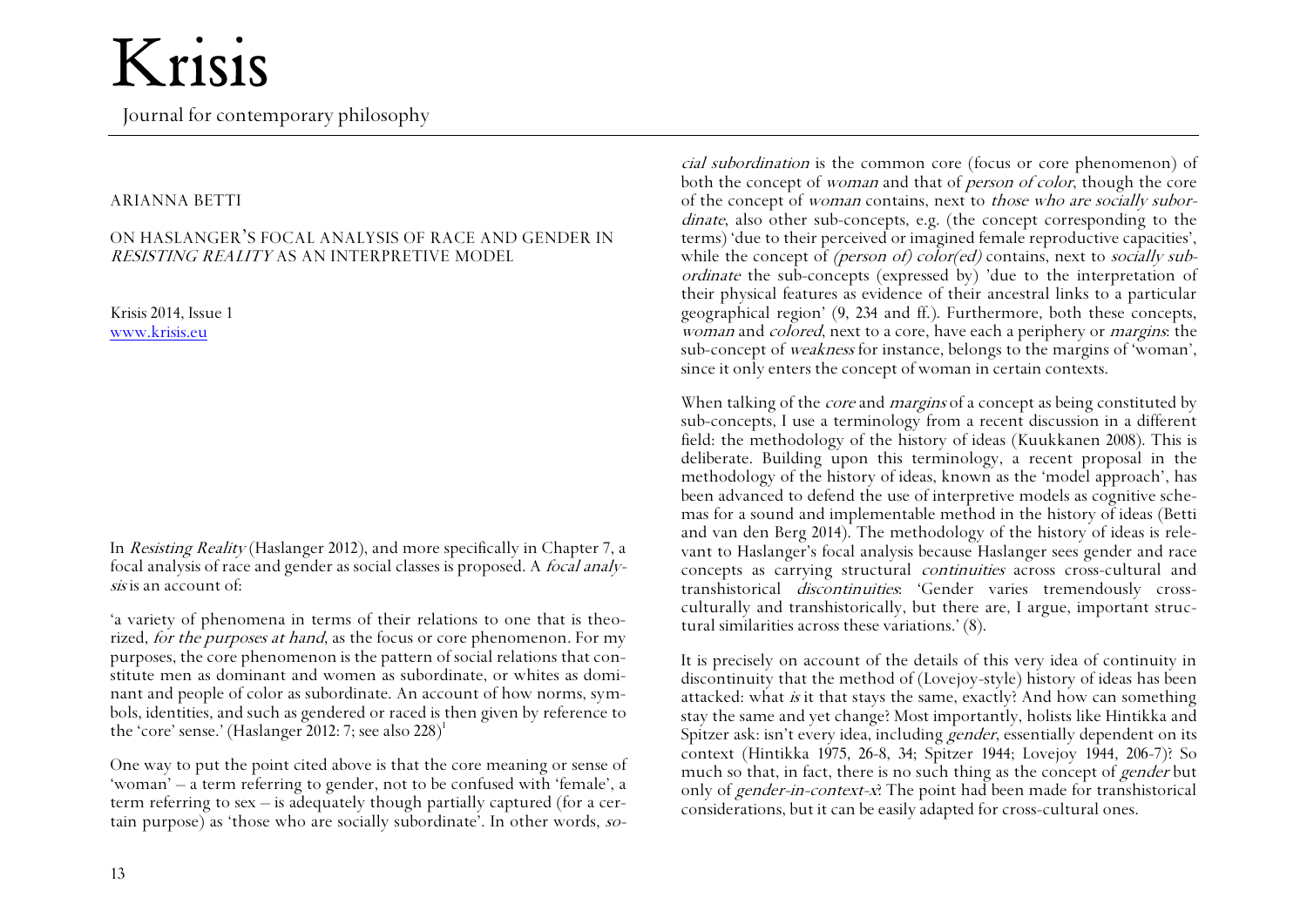Betti and van den Berg's (2014) model approach is a defence of Lovejoystyle history of ideas against critics such as Skinner. In this approach, ideas or concepts are construed as complex relational frameworks (models) that combine both stable parts (continuities) and variable parts (discontinuities). To this date, one of the most fully developed models of this kind is the so-called Classical Model of Science (CMS), which systematizes in seven conditions an ideal of science adopted by various philosophers throughout history (de Jong and Betti 2010). Using this model, historians can detect both continuities and discontinuities when studying how the meaning of the concept of *science* changes in different periods and intellectual contexts, i.e. by pointing out which parts of this model remain stable (core, in bold) and which change (margins, italics):

The Classical Model of Science (de Jong & Betti 2010)

A *proper science S* satisfies the following conditions:

(1) All *propositions* and all *concepts* (or *terms*) of  $S$  concern a specific set of objects or are about a certain domain of being(s).

(2a) There are in S a number of so-called fundamental concepts (or terms).

(2b) All other *concepts* (or *terms*) occurring in S are composed of (or are definable from) these fundamental *concepts* (or terms).

 $(3a)$  There are in S a number of so-called fundamental *propositions*.

(3b) All other *propositions* of S follow from or are grounded in (or are provable or demonstrable from) these fundamental propositions.

(4) All *propositions* of  $S$  are true.

(5) All *propositions* of S are universal and necessary in some sense or another.

(6) All propositions of <sup>S</sup> are known to be true. A non-fundamental proposition is known to be true through its (grounding) proof or demonstration in S.

(7) All concepts or terms of S are adequately known. A non-fundamental concept is adequately known through its composition or definition.

I claim in this paper that the model approach to the history of ideas shares interesting similarities to Haslanger's focal analysis from the methodological point of view, and that attracting attention to these similarities, and thus seeing Haslanger's focal analysis as an interpretive model in the sense of Betti and van den Berg (2014)(or as something that can be turned into such a model) seems to me useful in a least four ways. I will briefly discuss all four.

1. Methodological support to Haslanger's focal analysis of gender and race.

The first way in which it is useful to attract attention to the similarity between Haslanger's focal analysis and interpretive models in the sense of Betti and van den Berg (2014) (henceforth: models) is this: if Haslanger's focal analysis is (or can be turned into)a model in Betti and van den Berg's sense, then the arguments used to support the latter can also usefully support Haslanger's focal analysis. This is a salient point, because, as Betti and van den Berg argue, without the use of models to trace concept drift, Lovejoy-style history of ideas or any similar enterprise cannot withstand two important objections, namely holism and Skinner's bias objection.<sup>2</sup> For Skinner objects: since when we use interpretive frameworks such as Betti and van den Berg's we impose our own framework, aren't such models biased (Skinner 2002: 58-9), and don't they only afford arbitrary reconstructions (ibid.: 79-86)? Here is where an important similarity between the model approach and Haslanger's focal analysis comes in handy. According to Betti and van den Berg's model approach, historians of ideas studying concept drift should frame their interpretations on the basis of models, i.e. interpretive frameworks or networks of concepts that are fully explicit as well as revisable. Both Betti and van den Berg and Haslanger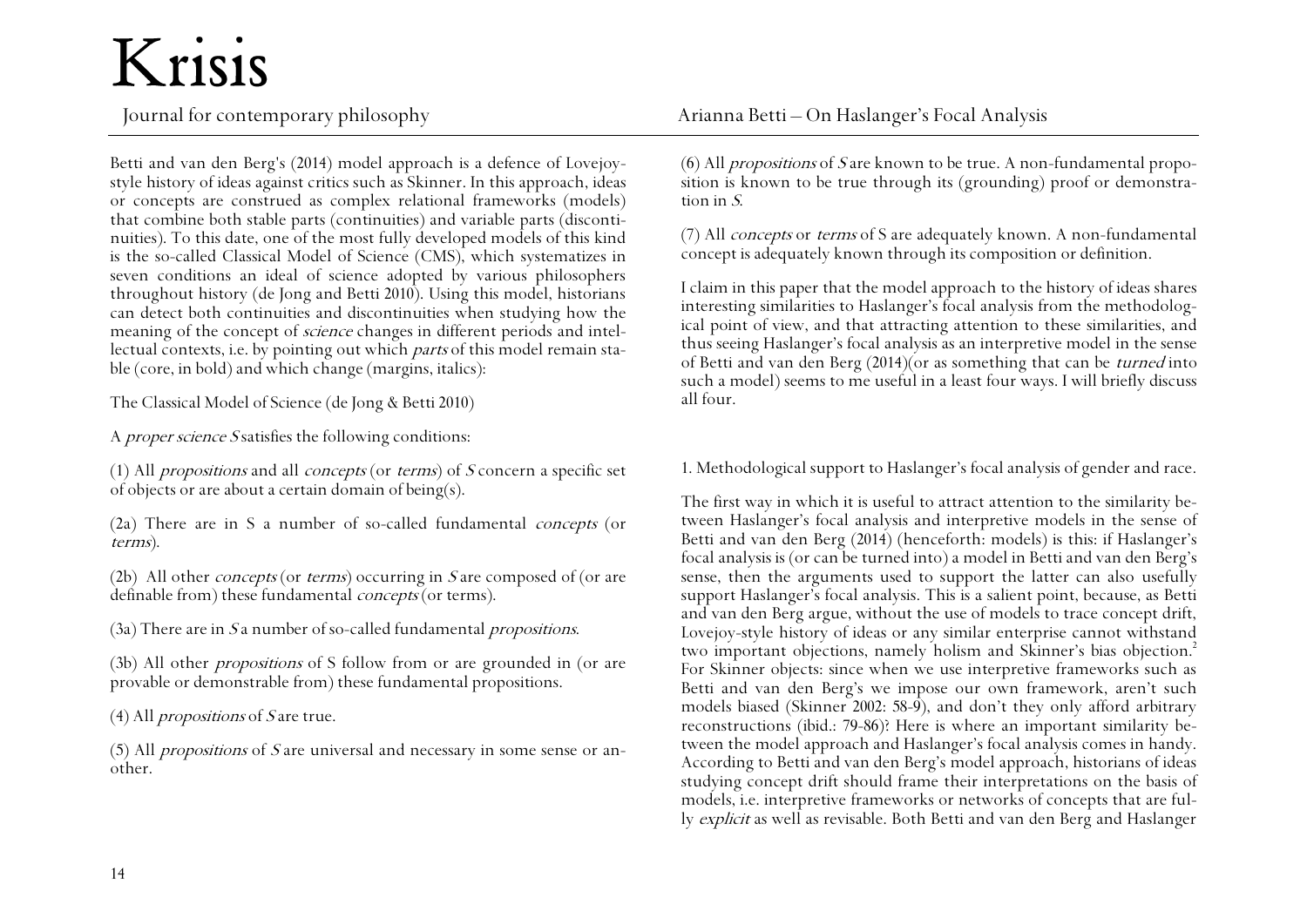systematize or capture *explicitly* something that in the sources interpreted by both enterprises often remains *implicit*; so their interpretive aims are both geared to uncover a certain conceptual framework that normally remains implicit – in the case of Haslanger's focal analysis, implicit in gender discourse. Consider now Skinner's objection: the best possible counter-objection to this is to turn it on its head. Yes, models do represent biases, but turning biases into models is in fact the best we can do since such interpretive filters are indispensable.

As Betti and van den Berg (2014) have argued, models work like schemas in cognitive psychology. The notion of schema owes its rationale to the idea that our cognitive processes involve an interaction between sensory input and prior (contextual) knowledge, (represented by) a framework or schema (Anderson 1977, 417). The idea has also been applied to studies in reading comprehension ('text is gobbledygook unless the reader possesses an interpretative framework to breathe meaning into it'; Anderson 1977, 423), resulting in the suggestion that contextual knowledge is a prerequisite for comprehending a prose passage; on a schema-theoretic view of reading comprehension, contextual knowledge is provided by schemata.<sup>3</sup> Within cognitive psychology the existence of schemas is a matter of course, but the point is that schemas are rarely made explicit. Betti and van den Berg exploit the parallel between cognitive schemas and models and say that the best defence against Skinner's biases objection is thus to make such models as interpretive tools explicit. If we do so, it is in fact not a danger, but simply sound methodology for shaping our interpretations in the form of models, and apply the models so obtained; for by doing this, our biases or hidden assumptions are there for all to see, and thus open to criticisms. Indeed, models are, crucially, (supposed to be kept) revisable.

2. Clarify descriptive/normative ambiguities in the notion of meaning of a concept.

In the gender studies literature, a subtle constant oscillation seems to exist around the very idea of *meaning*. Consider the following claim:

(p) the meaning of a gender term e.g. *woman* is 'those who are subordinate due to their perceived or imagined female reproductive capacities'.

Must  $(p)$  be understood as a *normative* or a *descriptive* claim? Does it *pre*scribe what 'woman' should mean? Or does it simply empirically record how the word 'woman' is used or what it is taken to mean in ordinary discourse? I say it is both things at once, but ambiguity on (salient details regarding) this point tends to remain, and that ambiguity is not something we should welcome. As an example, consider this passage:

'Roughly, women are those subordinated in a society due to their perceived or imagined female reproductive capacities. It follows that in those societies where being (or presumed to be) female does not result in subordination along any dimension, *there are no women.*' (8, my emphasis)

Does this passage mean that we should take our dictionaries, look up woman, and replace the definition we find there with 'subordinated in a society due to their perceived or imagined female reproductive capacities'? No. (Haslanger herself stresses that we should not; see 12.) But then how should we interpret the claim that this is the focal meaning of 'woman'?

The claim that *woman* is to be construed as 'subordinated in a society due to their perceived or imagined female reproductive capacities', I maintain, must be seen as a *descriptive* construal of a felt social *norm* (a norm adopted in certain cultures, periods, by certain people and so on), and the claim must be seen as geared to purely interpretive aims: claim (p) is a tool.<sup>4</sup> My proposal is this: *gender* (or *race*) in Haslanger's analysis has to be understood in a way similar to how complex concepts as interpretive models in the sense of Betti and van den Berg's (2014) function. A model such as the Classical Model of Science mentioned above is not a schematic representation of a *normative* claim on what science should be, it is instead the *descriptive* abstract systematization of science as a felt norm by others, of what others have thought that science must be. There are two levels here, one descriptive and one normative, and although their interaction is key, the two levels must be clearly kept apart. $^{\mathrm{5}}$  Failure to distinguish the two levels seems to be behind the concern of theorists such as Butler (Butler 1990: Ch. 1; Haslanger 2012: 228).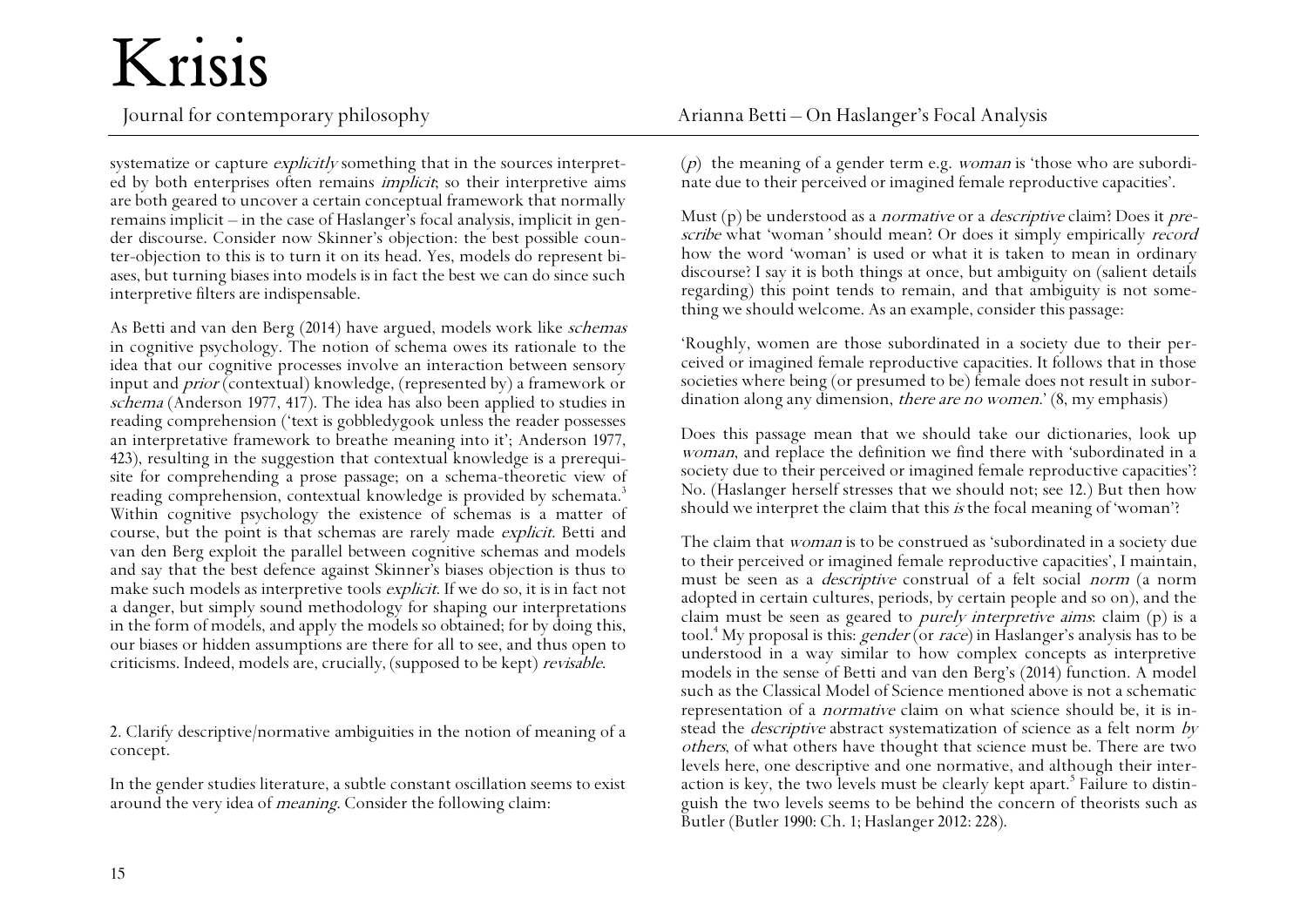3. Support to the model approach as methodology from different fields.

The third way in which it is useful to attract attention to the similarity between Haslanger's focal analysis and interpretive models in the sense of Betti and van den Berg (2014) is this: if Haslanger's focal analysis of gender and race is indeed an example of an interpretive model of the kind advocated in the model approach or can successfully be turned into one, the latter will receive indirect interdisciplinary support. Finding examples in different fields and geared to different aims is important to the model approach as a methodological proposal, because the model approach as a whole has so far relied heavily on one example of interpretive model, the so-called Classical Model of Science (de Jong and Betti 2010), which systematizes the concept of axiomatic science within one field - history and philosophy of science - and has purely historical interpretive aims. If we can show that the interpretive practice of philosophers in a field as diverse as gender studies is also shaped by an interpretive model similar in kind (in this case Haslanger's focal analysis) and, on top of that, that that model is geared (also) to systematic aims, then the model approach receives indirect support.

4. Philosophical foundation of meaning for the computational (distributional semantics) analysis of gender.

There is also a fourth reason why a reflection on the idea of Haslanger's focal analysis from the perspective of the model approach to history of ideas is useful: recent experiments apply tools from distributional semantics – a branch of computational linguistics – to textual material in order to enlarge the evidence base of hypotheses from gender studies (Herbelot, von Redecker, and Müller 2012). The descriptive/normative ambiguity on the notion of meaning described under 2. (above) carries over to these experiments. It is a rather widespread topos to associate the very enterprise of distributional semantics to an idea of meaning as use: why study the distributions of terms such as woman and black and black woman? Well, because meaning is use, so the empirical analysis of a large number of texts – this is the background idea – reveals something deep about *the* meaning

Journal for contemporary philosophy and the Arianna Betti – On Haslanger's Focal Analysis

of such terms. But the problem with this is, again, that without a foundational analysis of what meaning is, it is rather unclear what we should take such studies to reveal, exactly. From the point of view of the discussion under 2., we can take these studies first of all to reveal the description of a felt norm. But in the light of the other points I have raised we can go a bit further, and see these studies as serving a broader interdisciplinary purpose. Here is the proposal: we can take these distributional experiments to yield extremely valuable bottom-up suggestions as to how to help set up, refine and enrich interpretive models in the sense of Betti and van den Berg (2014) (i.e. Haslanger's focal analysis turned into such models) as tools for gender studies research – models which, as we have said, have the descriptive aim of fixing in an articulate manner felt gender norms. 6

#### Acknowledgements

Many thanks to Hein van den Berg for comments on a previous version of this paper.

Arianna Betti is Professor of Philosophy of Language at the University of Amsterdam/ILLC. After studying historical and systematic aspects of ideas such as axiom, truth and fact (Against Facts. Cambridge, MA: MIT Press, 2014 forthcoming), she is now trying to trace the development of ideas such as these with computational techniques.

#### References

Anderson, R. C. (1977) 'The Notion of Schemata and the Educational Enterprise: General Discussion of the Conference'. In R. C. Anderson, R. J. Spiro, W. E. Montague (eds.) Schooling and the Acquisition of Knowledge, Hillsdale, NJ: Lawrence Erlbaum Associates,415-431.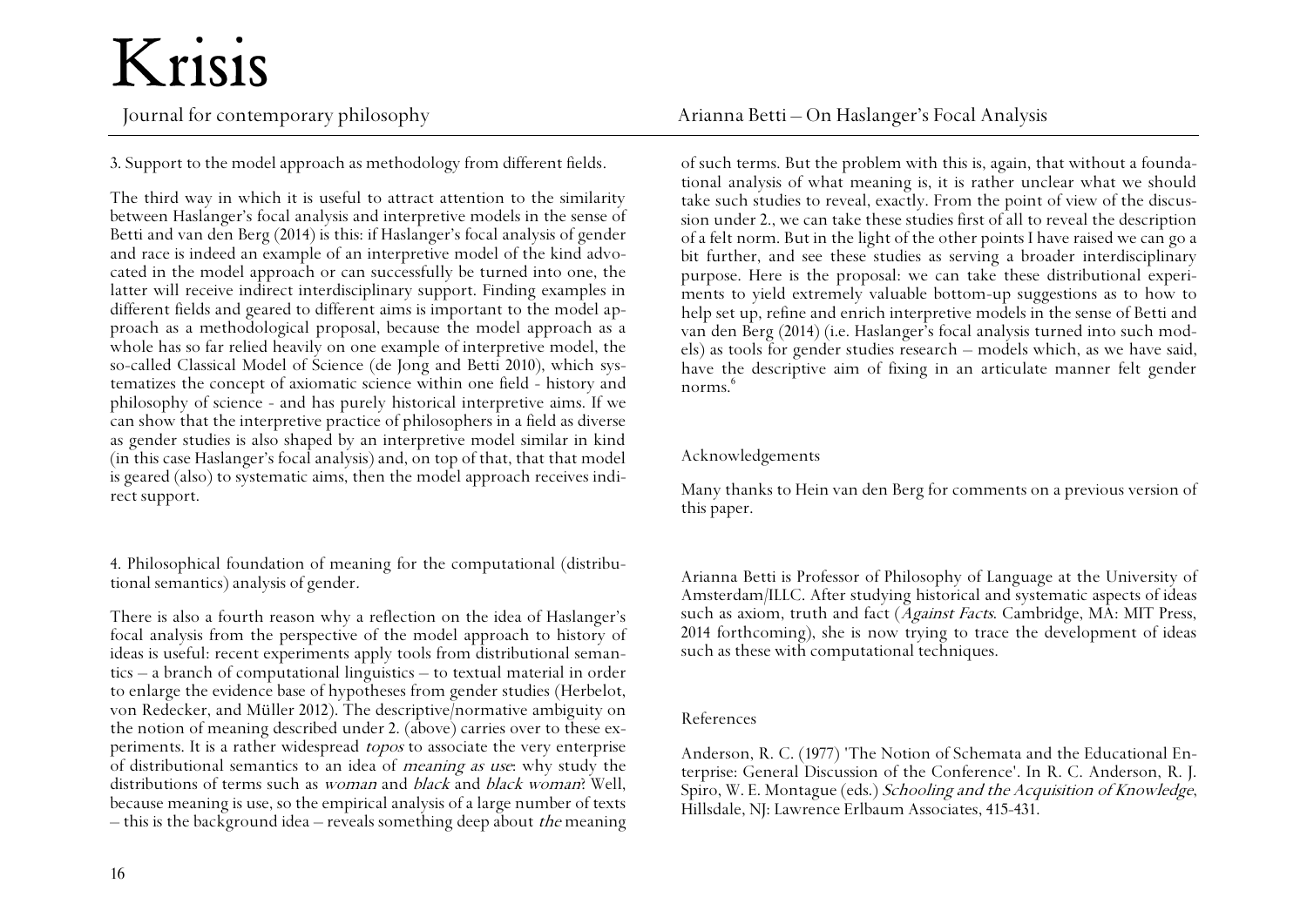Betti, A., H. van den Berg (2014) 'Modeling the History of Ideas'. In British Journal for the History of Philosophy [conditionally accepted].

Bransford, J. D., M. K. Johnson (1972) 'Contextual Prerequisites for Understanding: Some Investigations of Comprehension and Recall'. In Journal of Verbal Learning and Verbal Behavior 11 (6): 717-726.

Butler, J. (1990) Gender Trouble. Feminism and the Subversion of Identity. New York and London: Routledge.

De Jong, W. R., A. Betti (2010) 'The Classical Model of Science: A Millennia-Old Model of Scientific Rationality'. In Synthese174 (2): 185-203.

Grow, G. O. (1996) 'Serving the Strategic Reader: Reader Response Theory and Its Implications for the Teaching of Writing.' An expanded version of a paper presented to the Qualitative Division of the Association for Educators in Journalism and Mass Communication. Atlanta, August, 1994. Available on-line at: <http://www.longleaf.net/ggrow>. Original paper available as Eric Documentation Reproduction Service No. ED 406 644.

Haslanger, S. (2012) Resisting Reality: Social Construction and Social Critique. Oxford: Oxford University Press.

Herbelot, A., E. von Redecker, J. Müller (2012) 'Distributional Techniques for Philosophical Enquiry'. In *Proceedings of the 6th Workshop on Lan*guage Technology for Cultural Heritage, Social Sciences, and Humanities, Association for Computational Linguistics, 45-54.

Hintikka, J. (1975) 'Gaps in the Great Chain of Being: An Exercise in the Methodology of the History of Ideas'. In Proceedings and Addresses of the American Philosophical Association 49: 22-38.

Kuukkanen, J.-M. (2008) 'Making Sense of Conceptual Change'. In History and Theory 47 (3): 351-372.

Lovejoy, A. O. (1944) 'Reply to Professor Spitzer'. In Journal of the History of Ideas5 (2): 204-219.

Skinner, Q. (2002) Visions of Politics. Vol 1. Cambridge: Cambridge University Press.

Spitzer, L. (1944) 'Geistesgeschichte vs History of Ideas as Applied to Hitlerism'. In *Journal of the History of Ideas*  $5(2)$ : 191-203.

This work is licensed under the Creative Commons License (Attribution-Noncommercial 3.0). See <http://creativecommons.org/licenses/by-nc/3.0/nl/deed.en> for more information.

 <sup>1</sup> Where not otherwise indicated, all references in brackets are to Haslanger 2012.

 $2^{2}$  For a longer exposition of this point as well as an extended rebuttal of objections to Lovejoy-style holists and to Skinner, see Betti and van den Berg 2014.

<sup>3</sup> As an illustration, consider the following passage from a famous experiment by Bransford and Johnson:

'A newspaper is better than a magazine / A seashore is a better place than the street / At first, it is better to run than to walk / You may have to try several times / It takes some skill but it's easy to learn / Even young children can enjoy it / Once successful, complications are minimal / Birds seldom get too close / Rain however, soaks in very fast / Too many people doing the same thing can also cause problems / One needs lots of room / If there are no complications, it can be very peaceful / A rock will serve as an anchor / If things break loose from it, however, you will not get a second chance.' (Bransford and Johnson 1972, 722)

This passage makes sense only when we are supplied with the contextual knowledge that its topic is *making and flying a kite*. Bransford and Johnson's various experiments with these and similar textual fragments indicated that both the comprehension ratings and recall scores of subjects supplied with contextual knowledge before reading the passages were higher than those of subjects who lacked it (Bransford and Johnson 1972, 717; see also the so-called Restaurant Schema, Grow 1996 after Schank and Abelson).

<sup>4</sup> Note that if 'gender' is a *theoretical* term, as Haslanger points out, then it might be that the theory we are talking about is better described as a theory of theories, as general methodology, and not as the theory of gender studies. We are a step higher, it seems.